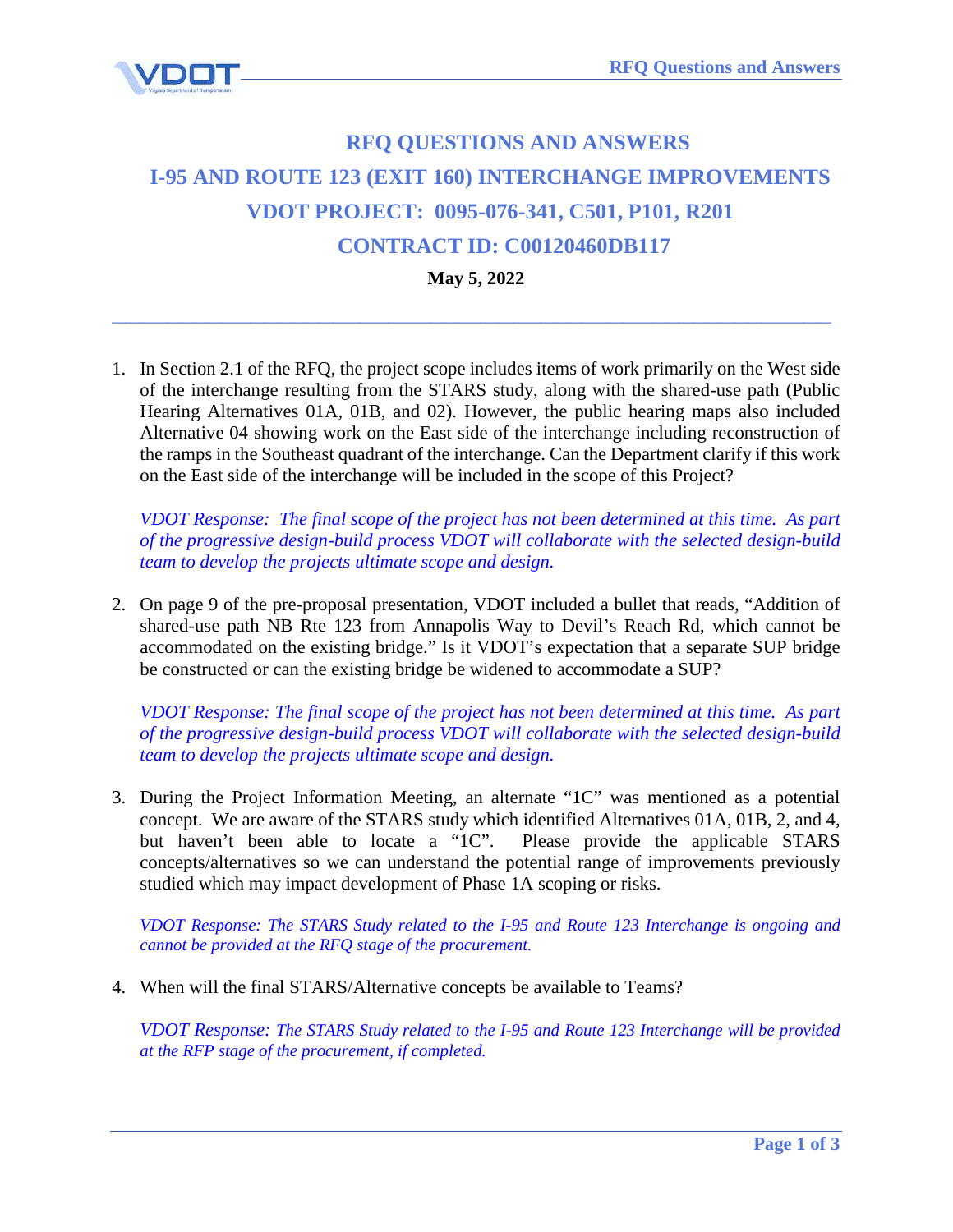

5. Please clarify/confirm the scope of "environmental, including NEPA Document support" listed in Phase 1A of the Design-Builder's scope? Is VDOT completing the NEPA Document and the Design-Builder providing support as necessary, or is the Design-Builder responsible for completion of studies, investigations, and documentation to develop the NEPA Document?

*VDOT Response: The Design-Builder will be responsible for providing information to support VDOT to develop the NEPA Document. The specific scope required for Phase 1A Services will be included in the RFP. VDOT will be responsible for completing the NEPA document.*

6. The RFQ does not request submission of the QAM as Key Personnel, however the requirements of the PDB contract still require the QAM to sign-off on the payment applications. Please confirm if it is VDOT's intent that the QAM will have a role in the Phase 1A services.

*VDOT Response: The QAM will not be required to sign off on the payment applications during Phase 1A.*

7. Per Section 5.2.2, page 17 the RFQ states that the SOQ shall be prepared on 8.5" x 11" page size. Can organizational charts be submitted on an 11x17" page?

*VDOT Response: Yes, the organization chart may be prepared on an 11x17" page. This will be clarified in RFQ Addendum No. 1.*

8. Can VDOT please confirm that an 11" x 17" page can be used for the organizational chart?

*VDOT Response: Yes, please see response to Question #7.*

9. Per Section 5.2.2, page 17: All fonts, except for the front cover of the Statement of Qualifications, should be Times New Roman 12-point (Times New Roman 10 point font may be used for filling out information on the Key Personnel Resume Form and the Work History Forms). Please advise if our team can also use a 10 PT font in tables and graphics?

*VDOT Response: As indicated in the RFQ, all printing, except for the front cover of the Statement of Qualifications, should be Times New Roman, with a font of 12-point (Times New Roman 10-point font may be used for filling out information on the Key (Personnel Resume Form and Work History Forms). This requirement does not apply to text on the organizational chart, tables and graphics included in an Offeror's Statement of Qualifications. Text that is part of a graphic can be modified within reason. All text that is part of a graphic should be readable and should be no smaller than Times New Roman 10 point. Larger text can be used as well.*